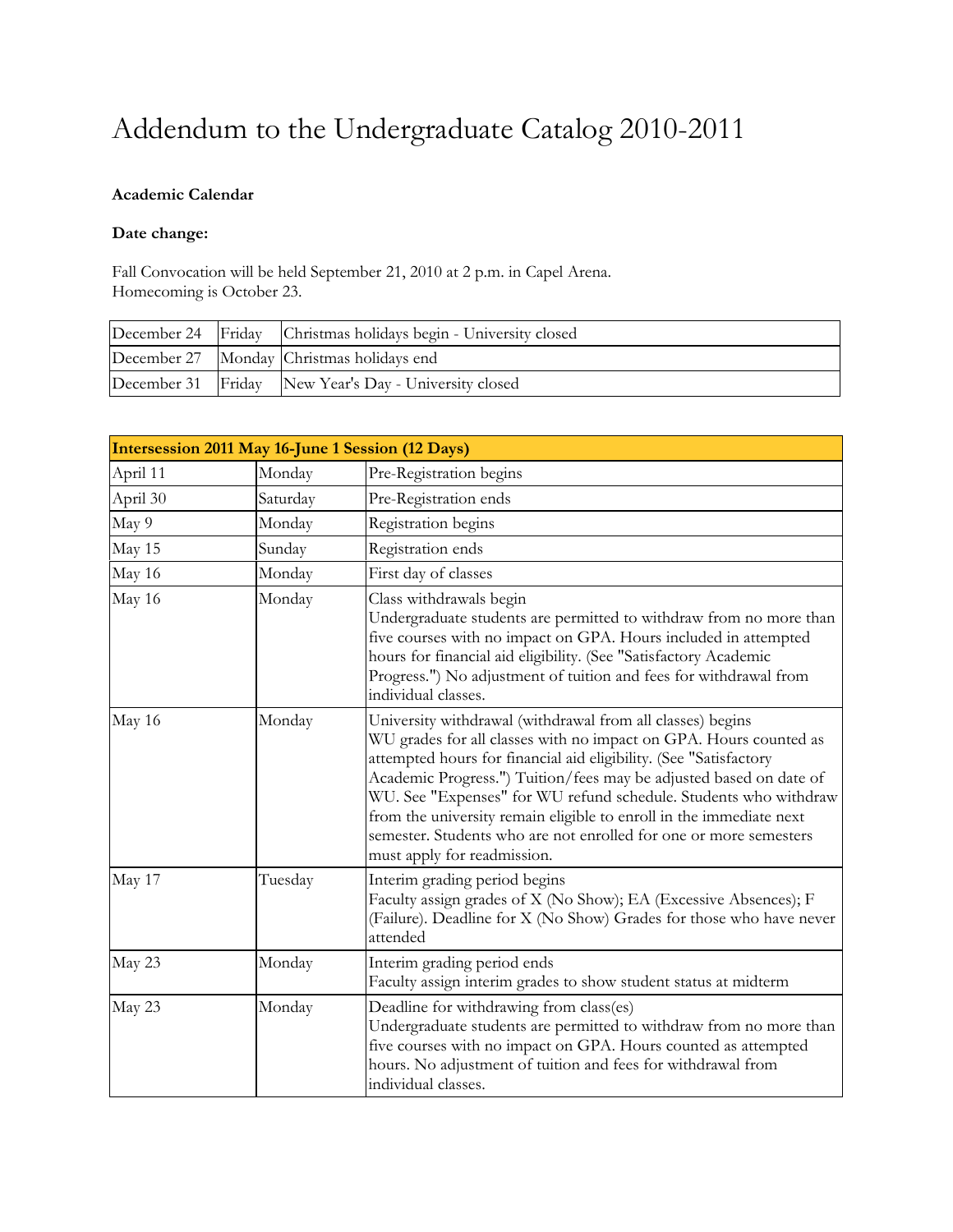| May 25 | Wednesday | Deadline for withdrawing from the university (all classes)<br>WU grades for all classes with no impact on GPA. Hours counted as<br>attempted hours for financial aid eligibility. (See "Satisfactory<br>Academic Progress.") Tuition/fees may be adjusted based on date of<br>WU. See "Expenses" for WU refund schedule. Students who withdraw<br>from the university remain eligible to enroll in the immediate next<br>semester. Students who are not enrolled for one or more semesters<br>must apply for readmission. |
|--------|-----------|---------------------------------------------------------------------------------------------------------------------------------------------------------------------------------------------------------------------------------------------------------------------------------------------------------------------------------------------------------------------------------------------------------------------------------------------------------------------------------------------------------------------------|
| May 30 | Monday    | Memorial Day Holiday<br>University closed                                                                                                                                                                                                                                                                                                                                                                                                                                                                                 |
| June 1 | Wednesday | Last day of classes / Final Exams                                                                                                                                                                                                                                                                                                                                                                                                                                                                                         |
| June 2 | Thursday  | Final grades due                                                                                                                                                                                                                                                                                                                                                                                                                                                                                                          |

| Summer I 2011 June 2-June 29 Session (4 Weeks) |           |                                                                                                                                                                                                                                                                                                                                                                                                                                                                                                                           |  |
|------------------------------------------------|-----------|---------------------------------------------------------------------------------------------------------------------------------------------------------------------------------------------------------------------------------------------------------------------------------------------------------------------------------------------------------------------------------------------------------------------------------------------------------------------------------------------------------------------------|--|
| April 11                                       | Monday    | Pre-Registration begins                                                                                                                                                                                                                                                                                                                                                                                                                                                                                                   |  |
| April 30                                       | Saturday  | Pre-Registration ends                                                                                                                                                                                                                                                                                                                                                                                                                                                                                                     |  |
| May 9                                          | Monday    | Registration begins                                                                                                                                                                                                                                                                                                                                                                                                                                                                                                       |  |
| June 1                                         | Wednesday | Registration ends                                                                                                                                                                                                                                                                                                                                                                                                                                                                                                         |  |
| June 2                                         | Thursday  | First day of classes                                                                                                                                                                                                                                                                                                                                                                                                                                                                                                      |  |
| June 2                                         | Thursday  | Interim grading period begins<br>Faculty assign grades of X (No Show); EA (Excessive Absences); F<br>(Failure)                                                                                                                                                                                                                                                                                                                                                                                                            |  |
| June 2                                         | Thursday  | Late registration begins (\$20.00 fee)                                                                                                                                                                                                                                                                                                                                                                                                                                                                                    |  |
| June 5                                         | Sunday    | Late registration ends; tuition and fees will not be reduced for<br>withdrawals from individual classes after this date<br>No charge for classes dropped before this deadline; students are not<br>permitted to attend classes for which they are not registered                                                                                                                                                                                                                                                          |  |
| June 6                                         | Monday    | Class withdrawals begin<br>Undergraduate students are permitted to withdraw from no more than<br>five courses with no impact on GPA. Hours included in attempted<br>hours for financial aid eligibility. (See "Satisfactory Academic<br>Progress.") No adjustment of tuition and fees for withdrawal from<br>individual classes.                                                                                                                                                                                          |  |
| June 6                                         | Monday    | University withdrawal (withdrawal from all classes) begins<br>WU grades for all classes with no impact on GPA. Hours counted as<br>attempted hours for financial aid eligibility. (See "Satisfactory<br>Academic Progress.") Tuition/fees may be adjusted based on date of<br>WU. See "Expenses" for WU refund schedule. Students who withdraw<br>from the university remain eligible to enroll in the immediate next<br>semester. Students who are not enrolled for one or more semesters<br>must apply for readmission. |  |
| June 8                                         | Wednesday | Deadline for X (No-Show) grades<br>Faculty assign X grade to students on class roster, but who have never<br>attended                                                                                                                                                                                                                                                                                                                                                                                                     |  |
| June 15                                        | Wednesday | Interim grading period ends<br>Faculty assign interim grades to show student status at midterm                                                                                                                                                                                                                                                                                                                                                                                                                            |  |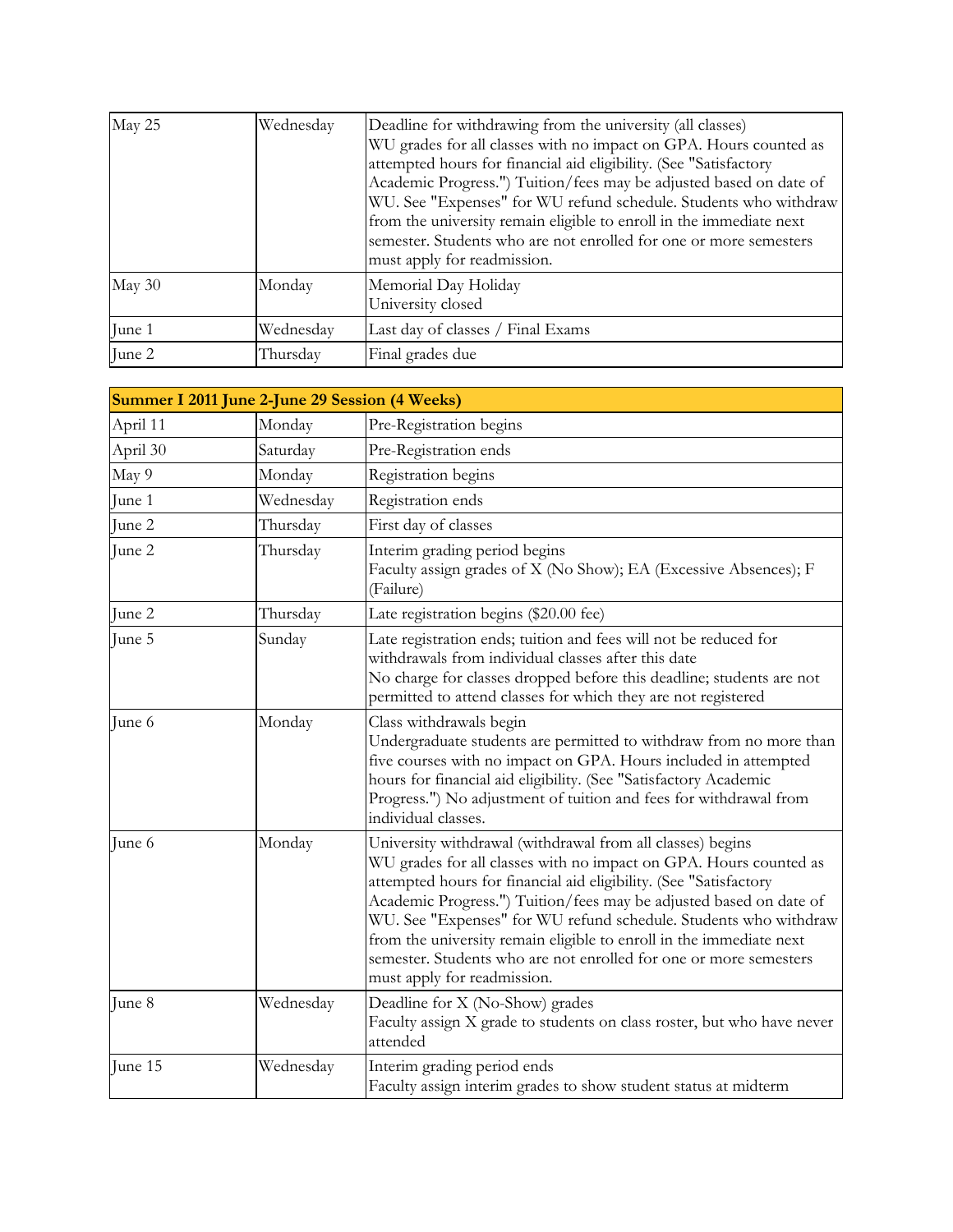| June 15 | Wednesday | Deadline for withdrawing from class(es)<br>Undergraduate students are permitted to withdraw from no more than<br>five courses with no impact on GPA. Hours counted as attempted<br>hours. No adjustment of tuition and fees for withdrawal from<br>individual classes.                                                                                                                                                                                                           |
|---------|-----------|----------------------------------------------------------------------------------------------------------------------------------------------------------------------------------------------------------------------------------------------------------------------------------------------------------------------------------------------------------------------------------------------------------------------------------------------------------------------------------|
| June 22 | Wednesday | Deadline for withdrawing from the university (all classes)<br>WU grades for all classes with no impact on GPA. Hours counted as<br>attempted hours for financial aid eligibility. (See "Satisfactory<br>Academic Progress.") Tuition/fees may be adjusted based on date of<br>WU. See "Expenses" for WU refund schedule. Students who withdraw<br>from the university remain eligible to enroll in the immediate next<br>semester. Students who are not enrolled for one or more |
| June 29 | Wednesday | Last day of classes / Final Exams                                                                                                                                                                                                                                                                                                                                                                                                                                                |
| July 1  | Friday    | Final grades due                                                                                                                                                                                                                                                                                                                                                                                                                                                                 |

|          |           | Summer Eight-Week 2011 Session - June 6-August 5 (8 Weeks)                                                                                                                                                                                                                                                                                                                                                                                                                                                                |
|----------|-----------|---------------------------------------------------------------------------------------------------------------------------------------------------------------------------------------------------------------------------------------------------------------------------------------------------------------------------------------------------------------------------------------------------------------------------------------------------------------------------------------------------------------------------|
| April 11 | Monday    | Pre-Registration begins                                                                                                                                                                                                                                                                                                                                                                                                                                                                                                   |
| April 30 | Saturday  | Pre-Registration ends                                                                                                                                                                                                                                                                                                                                                                                                                                                                                                     |
| May 9    | Monday    | Registration begins                                                                                                                                                                                                                                                                                                                                                                                                                                                                                                       |
| June 5   | Sunday    | Registration ends                                                                                                                                                                                                                                                                                                                                                                                                                                                                                                         |
| June 6   | Monday    | First day of classes                                                                                                                                                                                                                                                                                                                                                                                                                                                                                                      |
| June 6   | Monday    | Interim grading period begins<br>Faculty assign grades of X (No Show); EA (Excessive Absences); F<br>(Failure)                                                                                                                                                                                                                                                                                                                                                                                                            |
| June 6   | Monday    | Late registration begins (\$20.00 fee)                                                                                                                                                                                                                                                                                                                                                                                                                                                                                    |
| June 8   | Wednesday | Late registration ends; tuition and fees will not be reduced for<br>withdrawals from individual classes after this date<br>No charge for classes dropped before this deadline; students are not<br>permitted to attend classes for which they are not registered                                                                                                                                                                                                                                                          |
| June 9   | Thursday  | Class withdrawals begin<br>Undergraduate students are permitted to withdraw from no more than<br>five courses with no impact on GPA. Hours included in attempted<br>hours for financial aid eligibility. (See "Satisfactory Academic<br>Progress.") No adjustment of tuition and fees for withdrawal from<br>individual classes.                                                                                                                                                                                          |
| June 9   | Thursday  | University withdrawal (withdrawal from all classes) begins<br>WU grades for all classes with no impact on GPA. Hours counted as<br>attempted hours for financial aid eligibility. (See "Satisfactory<br>Academic Progress.") Tuition/fees may be adjusted based on date of<br>WU. See "Expenses" for WU refund schedule. Students who withdraw<br>from the university remain eligible to enroll in the immediate next<br>semester. Students who are not enrolled for one or more semesters<br>must apply for readmission. |
| June 13  | Monday    | Deadline for X (No-Show) grades<br>Faculty assign X grade to students on class roster, but who have never<br>attended                                                                                                                                                                                                                                                                                                                                                                                                     |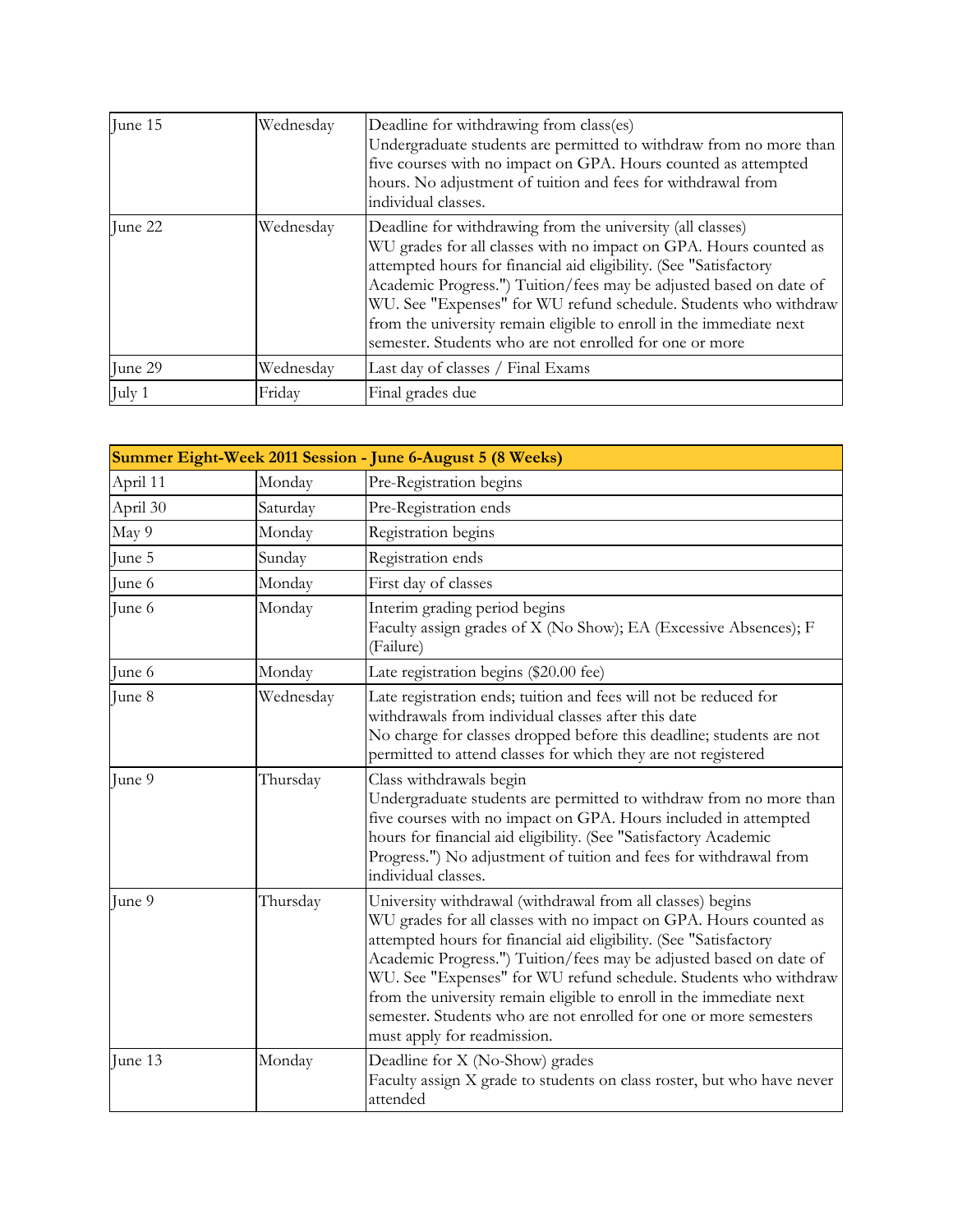| July 4   | Monday  | July 4 Holiday<br>University closed. Summer break begins                                                                                                                                                                                                                                                                                                                                                                                                                                                                          |
|----------|---------|-----------------------------------------------------------------------------------------------------------------------------------------------------------------------------------------------------------------------------------------------------------------------------------------------------------------------------------------------------------------------------------------------------------------------------------------------------------------------------------------------------------------------------------|
| July 11  | Monday  | Summer break ends<br>Classes resume                                                                                                                                                                                                                                                                                                                                                                                                                                                                                               |
| July 11  | Monday  | Interim grading period ends and grades are due<br>Faculty assign interim grades to show student status at midterm                                                                                                                                                                                                                                                                                                                                                                                                                 |
| July 12  | Tuesday | Deadline for withdrawing from class(es)<br>Undergraduate students are permitted to withdraw from no more than<br>five courses with no impact on GPA. Hours counted as attempted<br>hours. No adjustment of tuition and fees for withdrawal from<br>individual classes.                                                                                                                                                                                                                                                            |
| July 29  | Friday  | Deadline for withdrawing from the university (all classes in term)<br>WU grades for all classes with no impact on GPA. Hours counted as<br>attempted hours for financial aid eligibility. (See "Satisfactory<br>Academic Progress.") Tuition/fees may be adjusted based on date of<br>WU. See "Expenses" for WU refund schedule. Students who withdraw<br>from the university remain eligible to enroll in the immediate next<br>semester. Students who are not enrolled for one or more semesters<br>must apply for readmission. |
| August 5 | Friday  | Last day of classes<br>Final exams are given on last day of classes in 8-week classes                                                                                                                                                                                                                                                                                                                                                                                                                                             |
| August 9 | Tuesday | Final grades due                                                                                                                                                                                                                                                                                                                                                                                                                                                                                                                  |

| Summer II 2011 July 11-August 5 Session (4 Weeks) |          |                                                                                                                                                                                                                                                                                                           |
|---------------------------------------------------|----------|-----------------------------------------------------------------------------------------------------------------------------------------------------------------------------------------------------------------------------------------------------------------------------------------------------------|
| April 11                                          | Monday   | Pre-Registration begins                                                                                                                                                                                                                                                                                   |
| April 30                                          | Saturday | Pre-Registration ends                                                                                                                                                                                                                                                                                     |
| May 9                                             | Monday   | Registration begins                                                                                                                                                                                                                                                                                       |
| July 10                                           | Sunday   | Registration ends                                                                                                                                                                                                                                                                                         |
| July 11                                           | Monday   | First day of classes                                                                                                                                                                                                                                                                                      |
| July 11                                           | Monday   | Interim grading period begins<br>Faculty assign grades of X (No Show); EA (Excessive Absences); F<br>(Failure)                                                                                                                                                                                            |
| July 11                                           | Monday   | Late Registration begins (\$20.00 fee)                                                                                                                                                                                                                                                                    |
| July 15                                           | Friday   | Late registration ends; tuition and fees will not be reduced for<br>withdrawals from individual classes after this date<br>No charge for classes dropped before this deadline; students are not<br>permitted to attend classes for which they are not registered                                          |
| July 15                                           | Friday   | Deadline for X (No-Show) grades<br>Faculty assign X grade to students on class roster, but who have never<br>attended                                                                                                                                                                                     |
| July 16                                           | Saturday | Class withdrawals begin<br>Undergraduate students are permitted to withdraw from no more than<br>five courses with no impact on GPA. Hours included in attempted<br>hours for financial aid eligibility. (See "Satisfactory Academic<br>Progress.") No adjustment of tuition and fees for withdrawal from |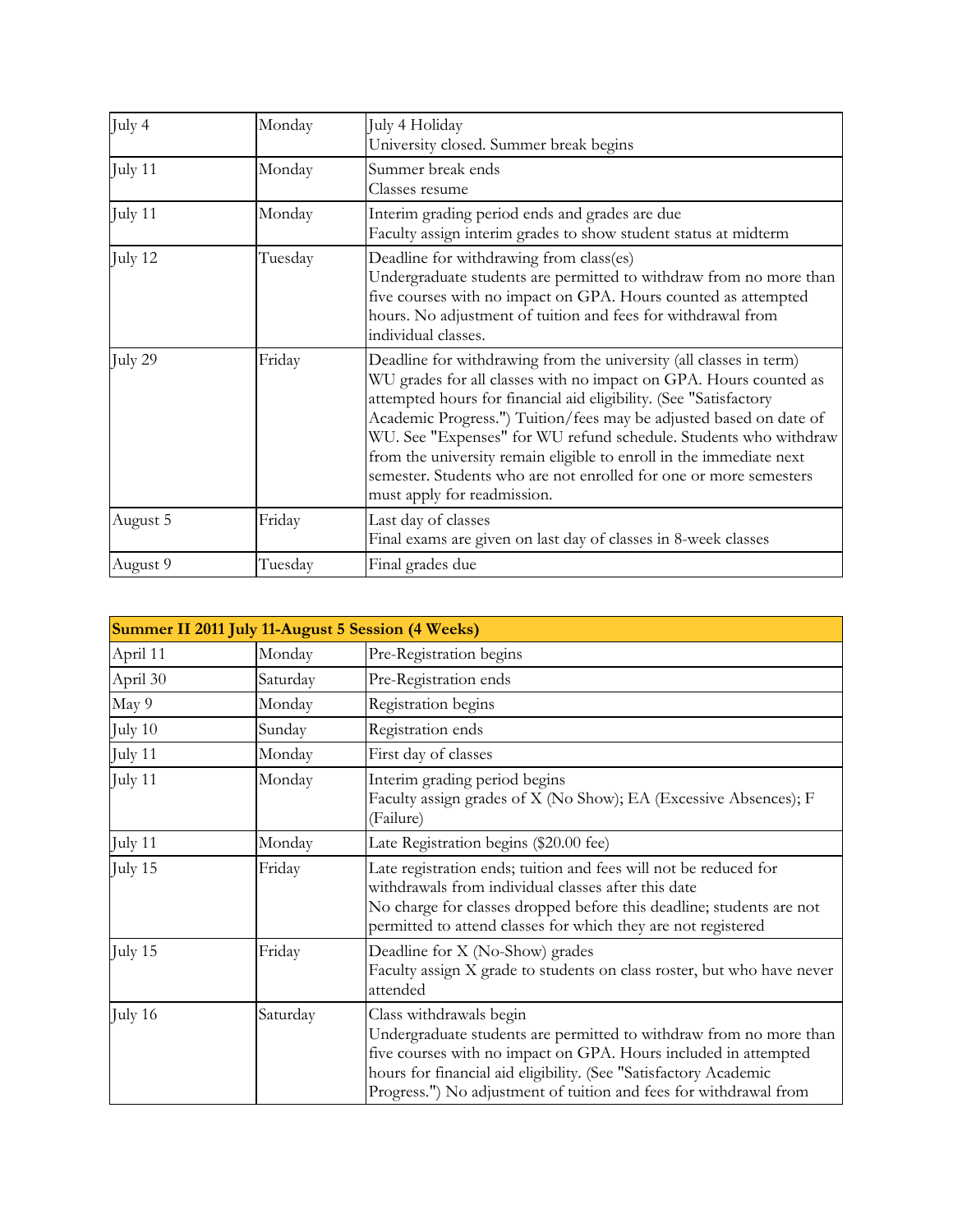|          |           | individual classes.                                                                                                                                                                                                                                                                                                                                                                                                                                                                                                       |
|----------|-----------|---------------------------------------------------------------------------------------------------------------------------------------------------------------------------------------------------------------------------------------------------------------------------------------------------------------------------------------------------------------------------------------------------------------------------------------------------------------------------------------------------------------------------|
| July 22  | Friday    | Interim grading period ends<br>Faculty assign interim grades to show student status at midterm                                                                                                                                                                                                                                                                                                                                                                                                                            |
| July 25  | Monday    | Deadline for withdrawing from class(es)<br>Undergraduate students are permitted to withdraw from no more than<br>five courses with no impact on GPA. Hours counted as attempted<br>hours. No adjustment of tuition and fees for withdrawal from<br>individual classes.                                                                                                                                                                                                                                                    |
| July 29  | Friday    | Deadline for withdrawing from the university (all classes)<br>WU grades for all classes with no impact on GPA. Hours counted as<br>attempted hours for financial aid eligibility. (See "Satisfactory<br>Academic Progress.") Tuition/fees may be adjusted based on date of<br>WU. See "Expenses" for WU refund schedule. Students who withdraw<br>from the university remain eligible to enroll in the immediate next<br>semester. Students who are not enrolled for one or more semesters<br>must apply for readmission. |
| August 5 | Friday    | Last day of classes / Final Exams                                                                                                                                                                                                                                                                                                                                                                                                                                                                                         |
| August 9 | Wednesday | Final grades due                                                                                                                                                                                                                                                                                                                                                                                                                                                                                                          |

# **Department of Accounting**

Correction: Credit hours

## **Bachelor of Science in Accounting**

| <b>Major Requirements</b>                                                                                                                                                                                                                                                                                                                                           | <b>Credits</b> |
|---------------------------------------------------------------------------------------------------------------------------------------------------------------------------------------------------------------------------------------------------------------------------------------------------------------------------------------------------------------------|----------------|
| <b>Total Credit Hours</b>                                                                                                                                                                                                                                                                                                                                           | 122.0          |
| See "Admission and Graduation Requirements" for School of Business and Economics. Minimum<br>GPA of 2.5 required in accounting courses. ACCT 310 is not open to Accounting majors. GPA of<br>3.0 in ACCT 211 and ACCT 212 required for enrollment in 300- and 400-level accounting<br>courses. BADM 450 and COOP courses are not available as accounting electives. |                |
| <b>University College Core Curriculum</b>                                                                                                                                                                                                                                                                                                                           | 46.0           |
| Freshman Seminar/University Studies*                                                                                                                                                                                                                                                                                                                                | 2.0            |
| Select one option from the following: (UNIV 101 And UNIV 102) Or UNIV 110                                                                                                                                                                                                                                                                                           |                |
| Critical Thinking**                                                                                                                                                                                                                                                                                                                                                 | 3.0            |
| <b>PHIL 110</b>                                                                                                                                                                                                                                                                                                                                                     |                |
| <b>English Composition***</b>                                                                                                                                                                                                                                                                                                                                       | 6.0            |
| ENGL 110 And ENGL 120                                                                                                                                                                                                                                                                                                                                               |                |
| Speech                                                                                                                                                                                                                                                                                                                                                              | 3.0            |
| <b>SPEE 200</b>                                                                                                                                                                                                                                                                                                                                                     |                |
| Mathematics****                                                                                                                                                                                                                                                                                                                                                     | 7.0            |
| MATH 123 And MATH 140                                                                                                                                                                                                                                                                                                                                               |                |
| Natural Sciences*****                                                                                                                                                                                                                                                                                                                                               | 8.0            |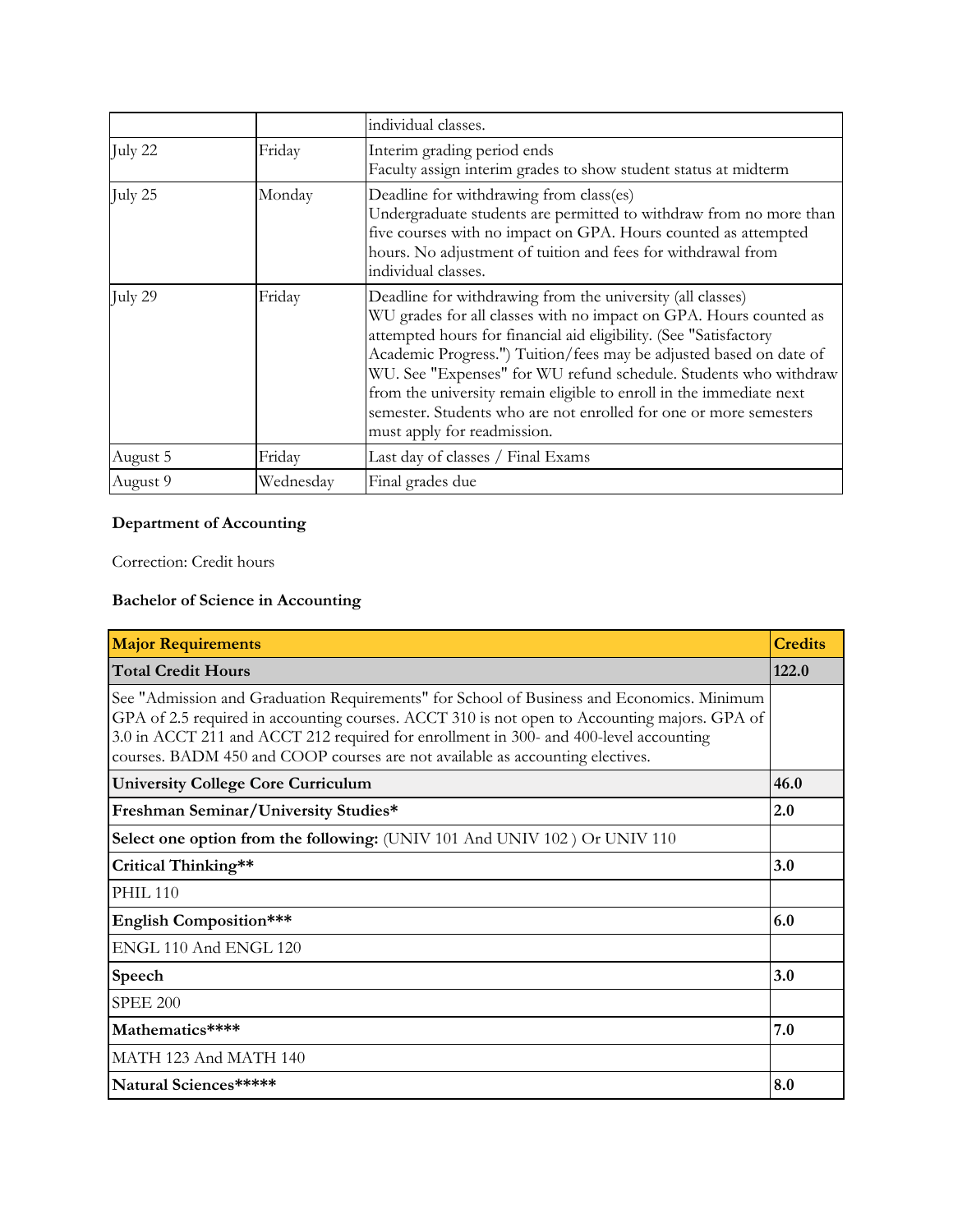| Select one of the following pairs: (CHEM 101 And CHEM 102) Or (NSCI 110 And NSCI 120<br>) Or (ASTR 111 And ASTR 112) Or (BIOL 110 And BIOL 130) Or (BIOL 150 And ZOOL 110<br>Or (CHEM 140 And CHEM 160) Or (PHYS 111 And PHYS 112) Or (PHYS 121 And PHYS<br>122)                                                                                                                                                                                                                                                                                                                                                                                                                                                                                                 |      |
|------------------------------------------------------------------------------------------------------------------------------------------------------------------------------------------------------------------------------------------------------------------------------------------------------------------------------------------------------------------------------------------------------------------------------------------------------------------------------------------------------------------------------------------------------------------------------------------------------------------------------------------------------------------------------------------------------------------------------------------------------------------|------|
| <b>History and Social Sciences</b>                                                                                                                                                                                                                                                                                                                                                                                                                                                                                                                                                                                                                                                                                                                               | 3.0  |
| Select one from the following: ANTH 210 Or CRJC 200 Or ECON 200 Or GEOG 210 Or<br>GEOG 220 Or HIST 110 Or HIST 120 Or HIST 210 Or HIST 211 Or HIST 212 Or POLI 200<br>Or POLI 210 Or POLI 220 Or SOCI 210 Or SWRK 220                                                                                                                                                                                                                                                                                                                                                                                                                                                                                                                                            |      |
| <b>Humanities and Fine Arts</b>                                                                                                                                                                                                                                                                                                                                                                                                                                                                                                                                                                                                                                                                                                                                  | 3.0  |
| Select one from the following: ART 210 Or ART 211 Or ENGL 211 Or ENGL 212 Or ENGL<br>220 Or ENGL 223 Or ENGL 240 Or HUMN 211 Or HUMN 212 Or MUSI 210 Or MUSI 225<br>Or MUSI 260 Or PHIL 210 Or PHIL 212 Or PHIL 220 Or THEA 203                                                                                                                                                                                                                                                                                                                                                                                                                                                                                                                                  |      |
| <b>Physical Education/Health Education</b>                                                                                                                                                                                                                                                                                                                                                                                                                                                                                                                                                                                                                                                                                                                       | 2.0  |
| Select HEED 112 Or two from the following: PEDU 101 to PEDU 141                                                                                                                                                                                                                                                                                                                                                                                                                                                                                                                                                                                                                                                                                                  |      |
| <b>University College Restricted Electives</b>                                                                                                                                                                                                                                                                                                                                                                                                                                                                                                                                                                                                                                                                                                                   | 9.0  |
| ECON 211 And<br>ECON 212 And<br><b>PSYC 210</b><br><b>Notes</b><br>$\ast$<br>UNIV 101-102 required for all first time students; UNIV 110 required for transfer students<br>with fewer than 30 transfer credits. Students do not earn credit if requirement is waived.<br>$\ast\ast$<br>PHIL 110 not required for students with 60+ transfer credits. Students do not earn credit if<br>requirement is waived.<br>ENGL 108 and additional credits in ENGL 110-120 may be required based on profile<br>$***$<br>scores.<br>**** Additional mathematics courses and additional credits in MATH 121-123 may be required<br>based on profile scores.<br>*****Students are not permitted to complete BIOL 110 and NSCI 120 to fulfill Natural Science<br>requirements. |      |
| <b>Program Requirements</b>                                                                                                                                                                                                                                                                                                                                                                                                                                                                                                                                                                                                                                                                                                                                      | 76.0 |
| <b>Program Requirements</b>                                                                                                                                                                                                                                                                                                                                                                                                                                                                                                                                                                                                                                                                                                                                      | 64.0 |
| ACCT 211 And ACCT 212 And ACCT 300 And ACCT 311 And ACCT 312 And ACCT 320 And<br>ACCT 321 And ACCT 411 And ACCT 412 And ACCT 422 And BADM 209 And BADM 214<br>And BADM 215 And BADM 216 And BADM 412 And FINC 311 And MGMT 311 And<br>MGMT 335 And MGMT 470 And MKTG 311 And select one from the following: ACCT 322 Or<br>ACCT 420 Or ACCT 430 Or ACCT 450                                                                                                                                                                                                                                                                                                                                                                                                      |      |
| <b>Free Electives</b>                                                                                                                                                                                                                                                                                                                                                                                                                                                                                                                                                                                                                                                                                                                                            | 12.0 |

# **Department of Communication**

Correction: Course prerequisite removed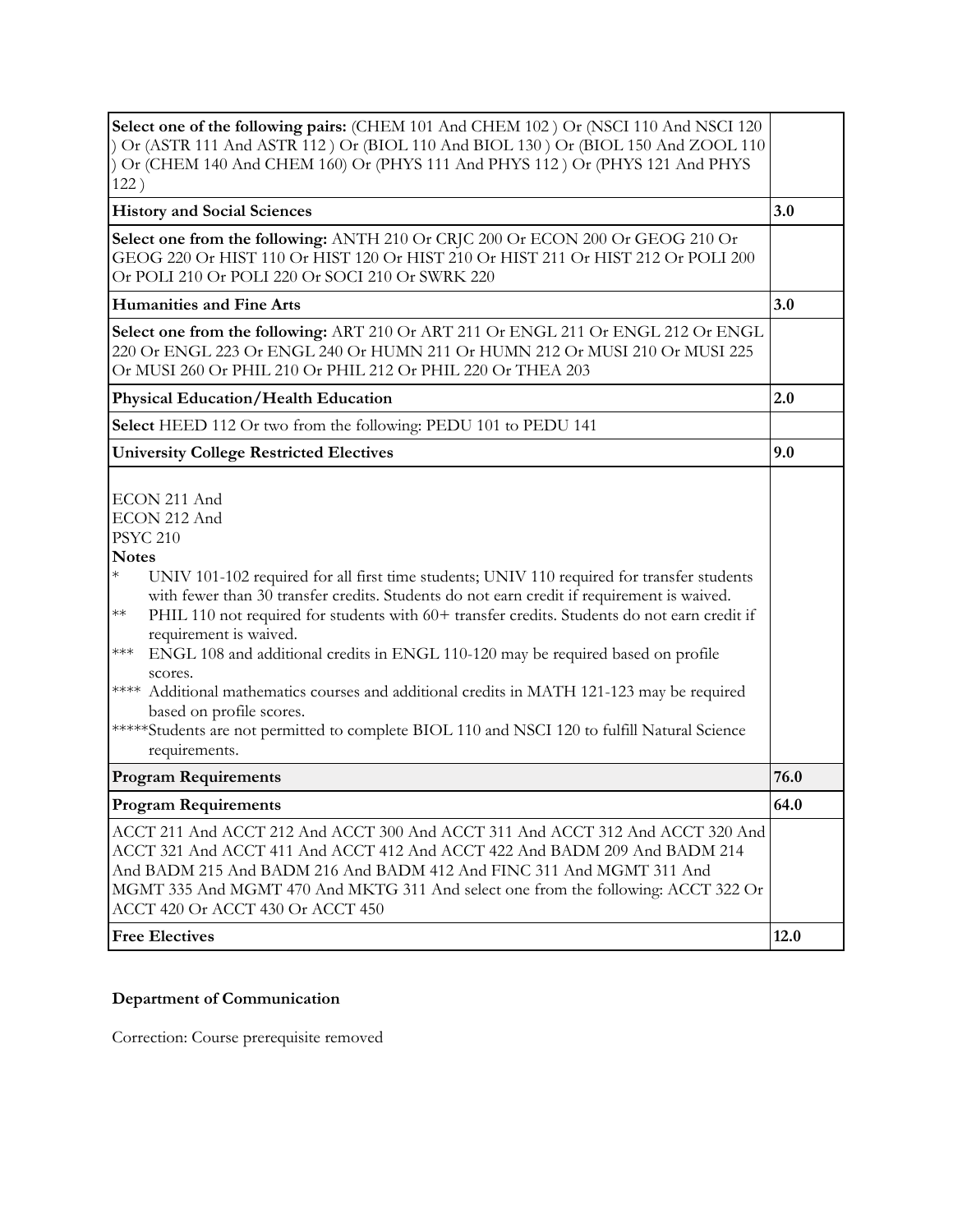**COMM 210 (3-3-0) Introduction to Mass Communications:** A survey of the role of mass media in modern society. The process, functions, responsibility and effects of various forms of mass communication will be analyzed.

#### **Department of Performing and Fine Arts**

Correction: Professional Education course numbers

#### **Bachelor of Science in Music Education (K-12) with a concentration in Keyboard**

| <b>Major Requirements</b>                                                                                                                                                                                                                                                                                                                                                                                                                                                                                                                                                                                                                                                                                                                                                                                                                                                                                                                                                                                                                                                                                                                                 | <b>Credits</b> |
|-----------------------------------------------------------------------------------------------------------------------------------------------------------------------------------------------------------------------------------------------------------------------------------------------------------------------------------------------------------------------------------------------------------------------------------------------------------------------------------------------------------------------------------------------------------------------------------------------------------------------------------------------------------------------------------------------------------------------------------------------------------------------------------------------------------------------------------------------------------------------------------------------------------------------------------------------------------------------------------------------------------------------------------------------------------------------------------------------------------------------------------------------------------|----------------|
| <b>Total Credit Hours</b>                                                                                                                                                                                                                                                                                                                                                                                                                                                                                                                                                                                                                                                                                                                                                                                                                                                                                                                                                                                                                                                                                                                                 | 128.0          |
| A placement test in music theory and performance is required before enrolling in first semester<br>classes. Students must complete or test out of MUSI 100 and MUSI 102 and perform a successful<br>audition to be admitted into the Music Education degree program. Student must fulfill all<br>requirements for admission to Teacher Education. EDUC 211 must be completed in the second<br>year. Admission to Teacher Education required before enrolling in EDUC 421, 450, 460, 480, 490,<br>and READ 320. Please consult music program handbook for additional information. In order to<br>graduate, students in this degree program must: 1. Obtain a grade of C or higher in all music and<br>education courses; 2. Pass the Piano Proficiency Exam; 3. Pass the PRAXIS I Exam; 4. Complete<br>juries each semester of applied lessons; 5. Pass the Sophomore Qualifying Exam (prior to 300 level<br>of applied lessons); 6. Successfully complete a Senior Recital in the semester before graduation and<br>perform a senior recital hearing one month before the scheduled recital date; 7. Earn a grade of P<br>in MUSI 165 for five semesters. |                |
| <b>University College Core Curriculum</b>                                                                                                                                                                                                                                                                                                                                                                                                                                                                                                                                                                                                                                                                                                                                                                                                                                                                                                                                                                                                                                                                                                                 | 45.0           |
| Freshman Seminar/University Studies*                                                                                                                                                                                                                                                                                                                                                                                                                                                                                                                                                                                                                                                                                                                                                                                                                                                                                                                                                                                                                                                                                                                      | 2.0            |
| Select one option from the following: (UNIV 101 And UNIV 102) Or UNIV 110                                                                                                                                                                                                                                                                                                                                                                                                                                                                                                                                                                                                                                                                                                                                                                                                                                                                                                                                                                                                                                                                                 |                |
| Critical Thinking**                                                                                                                                                                                                                                                                                                                                                                                                                                                                                                                                                                                                                                                                                                                                                                                                                                                                                                                                                                                                                                                                                                                                       | 3.0            |
| <b>PHIL 110</b>                                                                                                                                                                                                                                                                                                                                                                                                                                                                                                                                                                                                                                                                                                                                                                                                                                                                                                                                                                                                                                                                                                                                           |                |
| <b>English Composition***</b>                                                                                                                                                                                                                                                                                                                                                                                                                                                                                                                                                                                                                                                                                                                                                                                                                                                                                                                                                                                                                                                                                                                             | 6.0            |
| ENGL 110 And ENGL 120                                                                                                                                                                                                                                                                                                                                                                                                                                                                                                                                                                                                                                                                                                                                                                                                                                                                                                                                                                                                                                                                                                                                     |                |
| Speech                                                                                                                                                                                                                                                                                                                                                                                                                                                                                                                                                                                                                                                                                                                                                                                                                                                                                                                                                                                                                                                                                                                                                    | 3.0            |
| <b>SPEE 200</b>                                                                                                                                                                                                                                                                                                                                                                                                                                                                                                                                                                                                                                                                                                                                                                                                                                                                                                                                                                                                                                                                                                                                           |                |
| Mathematics****                                                                                                                                                                                                                                                                                                                                                                                                                                                                                                                                                                                                                                                                                                                                                                                                                                                                                                                                                                                                                                                                                                                                           | 6.0            |
| MATH 121 Or MATH 123 Or MATH 124 Or MATH 129 Or MATH 130 Or MATH 131 Or<br>MATH 140 Or MATH 142 Or MATH 150                                                                                                                                                                                                                                                                                                                                                                                                                                                                                                                                                                                                                                                                                                                                                                                                                                                                                                                                                                                                                                               |                |
| Natural Sciences*****                                                                                                                                                                                                                                                                                                                                                                                                                                                                                                                                                                                                                                                                                                                                                                                                                                                                                                                                                                                                                                                                                                                                     | 8.0            |
| NSCI 110 And NSCI 120                                                                                                                                                                                                                                                                                                                                                                                                                                                                                                                                                                                                                                                                                                                                                                                                                                                                                                                                                                                                                                                                                                                                     |                |
| <b>History and Social Sciences</b>                                                                                                                                                                                                                                                                                                                                                                                                                                                                                                                                                                                                                                                                                                                                                                                                                                                                                                                                                                                                                                                                                                                        | 3.0            |
| Select one from the following: ANTH 210 Or CRJC 200 Or ECON 200 Or ECON 211 Or<br>ECON 212 Or GEOG 210 Or GEOG 220 Or HIST 110 Or HIST 120 Or HIST 210 Or HIST<br>211 Or HIST 212 Or POLI 200 Or POLI 210 Or POLI 220 Or PSYC 210 Or SOCI 210 Or<br><b>SWRK 220</b>                                                                                                                                                                                                                                                                                                                                                                                                                                                                                                                                                                                                                                                                                                                                                                                                                                                                                       |                |
| <b>Humanities and Fine Arts</b>                                                                                                                                                                                                                                                                                                                                                                                                                                                                                                                                                                                                                                                                                                                                                                                                                                                                                                                                                                                                                                                                                                                           | 3.0            |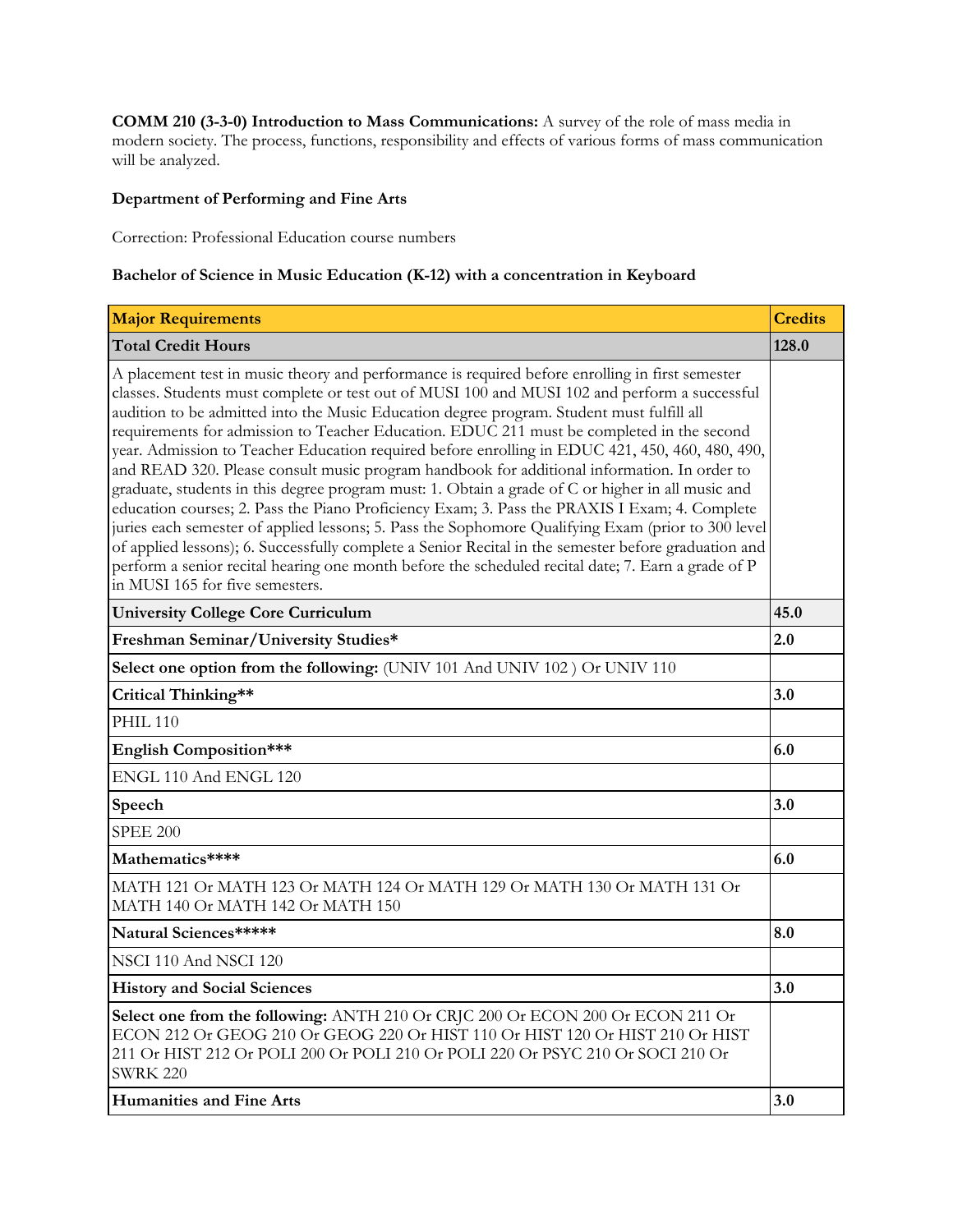| <b>MUSI 260</b>                                                                                                                                                                                                                                                                                                                                                                                                                                              |      |
|--------------------------------------------------------------------------------------------------------------------------------------------------------------------------------------------------------------------------------------------------------------------------------------------------------------------------------------------------------------------------------------------------------------------------------------------------------------|------|
| <b>Physical Education/Health Education</b>                                                                                                                                                                                                                                                                                                                                                                                                                   |      |
| Select HEED 112 Or two from the following: PEDU 101 to PEDU 141                                                                                                                                                                                                                                                                                                                                                                                              |      |
| <b>University College Restricted Electives</b>                                                                                                                                                                                                                                                                                                                                                                                                               |      |
| MUSI 118 And MUSI 225 And three credit hours taken from the University College<br>complete list of core curriculum options for History and Social Sciences courses or<br>Humanities and Fine Arts courses.                                                                                                                                                                                                                                                   |      |
| <b>Notes</b>                                                                                                                                                                                                                                                                                                                                                                                                                                                 |      |
| $\ast$<br>UNIV 101-102 required for all first time students; UNIV 110 required for transfer students<br>with fewer than 30 transfer credits. Students do not earn credit if requirement is waived.<br>PHIL 110 not required for students with 60+ transfer credits. Students do not earn credit if<br>$**$<br>requirement is waived.<br>$\star\!\star\!\star$<br>ENGL 108 and additional credits in ENGL 110-120 may be required based on profile<br>scores. |      |
| **** Additional mathematics courses and additional credits in MATH 121-123 may be required<br>based on profile scores.<br>*****Students are not permitted to complete BIOL 110 and NSCI 120 to fulfill Natural Science                                                                                                                                                                                                                                       |      |
| requirements.                                                                                                                                                                                                                                                                                                                                                                                                                                                |      |
|                                                                                                                                                                                                                                                                                                                                                                                                                                                              |      |
| <b>Program Requirements</b>                                                                                                                                                                                                                                                                                                                                                                                                                                  | 83.0 |
| <b>Music Courses</b>                                                                                                                                                                                                                                                                                                                                                                                                                                         | 33.0 |
| MUSI 152 And MUSI 155 And MUSI 241 And MUSI 242 And MUSI 251 And MUSI 281 And<br>MUSI 292 And MUSI 341 And MUSI 342 And MUSI 351 And MUSI 352 And MUSI 381 And<br>MUSI 396 And MUSI 431 And MUSI 441 And two credits of Music Electives                                                                                                                                                                                                                      |      |
|                                                                                                                                                                                                                                                                                                                                                                                                                                                              |      |
| <b>Applied Keyboard Courses</b>                                                                                                                                                                                                                                                                                                                                                                                                                              | 8.0  |
| MUSI 165 (students need to enroll in MUSI 165 each semester during their applied music<br>sequence) And MUSI 499 And select appropriate sequence from the following: MUSI 169 And<br>MUSI 269 And MUSI 369 And MUSI 469 Or MUSI 171 And MUSI 271 And MUSI 371 And<br>MUSI 471 (Each course in sequence must be completed two times in the 100-300 levels and only<br>once at the 400 level.)                                                                 |      |
| <b>Ensemble Requirements</b>                                                                                                                                                                                                                                                                                                                                                                                                                                 | 7.0  |
| Courses repeated for credit; select from the following: MUSI 110 Or MUSI 116 Or MUS 121 Or<br>MUSI 126 Or MUSI 131 Or MUSI 141 Or MUSI 151 Or MUSI 161 Or MUSI 192 Or MUSI 193                                                                                                                                                                                                                                                                               |      |
| <b>Professional Education Courses</b>                                                                                                                                                                                                                                                                                                                                                                                                                        | 35.0 |

## **Bachelor of Science in Music Education (K-12) with a concentration in Voice**

Correction: Professional Education course numbers

**Major Requirements Credits Credits Credits Credits Credits Credits Credits**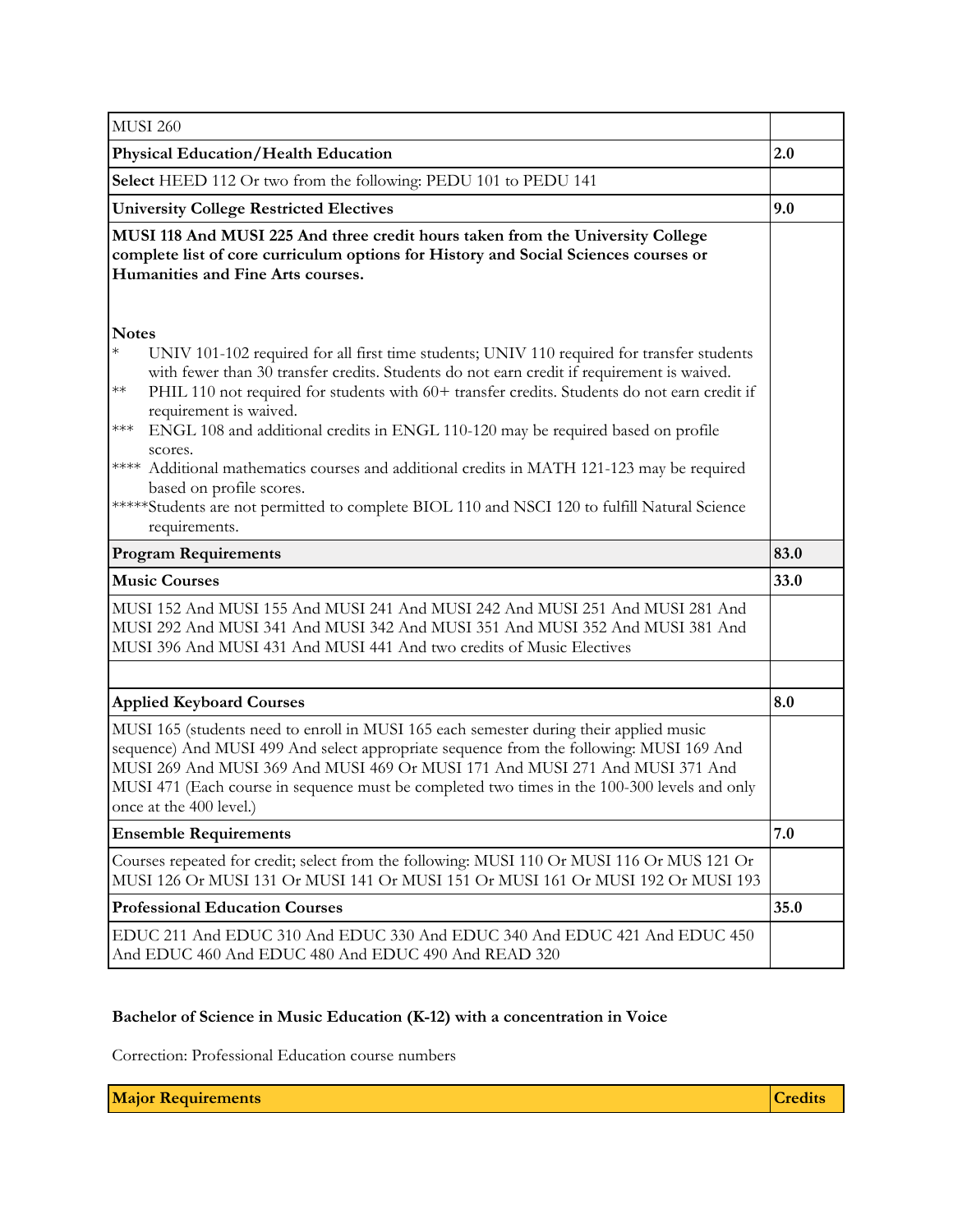| <b>Total Credit Hours</b>                                                                                                                                                                                                                                                                                                                                                                                                                                                                                                                                                                                                                                                                                                                                                                                                                                                                                                                                                                                                                                                                                                                                 | 128.0 |
|-----------------------------------------------------------------------------------------------------------------------------------------------------------------------------------------------------------------------------------------------------------------------------------------------------------------------------------------------------------------------------------------------------------------------------------------------------------------------------------------------------------------------------------------------------------------------------------------------------------------------------------------------------------------------------------------------------------------------------------------------------------------------------------------------------------------------------------------------------------------------------------------------------------------------------------------------------------------------------------------------------------------------------------------------------------------------------------------------------------------------------------------------------------|-------|
| A placement test in music theory and performance is required before enrolling in first semester<br>classes. Students must complete or test out of MUSI 100 and MUSI 102 and perform a successful<br>audition to be admitted into the Music Education degree program. Student must fulfill all<br>requirements for admission to Teacher Education. EDUC 211 must be completed in the second<br>year. Admission to Teacher Education required before enrolling in EDUC 421, 450, 460, 480, 490,<br>and READ 320. Please consult music program handbook for additional information. In order to<br>graduate, students in this degree program must: 1. Obtain a grade of C or higher in all music and<br>education courses; 2. Pass the Piano Proficiency Exam; 3. Pass the PRAXIS I Exam; 4. Complete<br>juries each semester of applied lessons; 5. Pass the Sophomore Qualifying Exam (prior to 300 level<br>of applied lessons); 6. Successfully complete a Senior Recital in the semester before graduation and<br>perform a senior recital hearing one month before the scheduled recital date; 7. Earn a grade of P<br>in MUSI 165 for five semesters. |       |
| <b>University College Core Curriculum</b>                                                                                                                                                                                                                                                                                                                                                                                                                                                                                                                                                                                                                                                                                                                                                                                                                                                                                                                                                                                                                                                                                                                 | 45.0  |
| Freshman Seminar/University Studies*                                                                                                                                                                                                                                                                                                                                                                                                                                                                                                                                                                                                                                                                                                                                                                                                                                                                                                                                                                                                                                                                                                                      | 2.0   |
| Select one option from the following: (UNIV 101 And UNIV 102) Or UNIV 110                                                                                                                                                                                                                                                                                                                                                                                                                                                                                                                                                                                                                                                                                                                                                                                                                                                                                                                                                                                                                                                                                 |       |
| Critical Thinking**                                                                                                                                                                                                                                                                                                                                                                                                                                                                                                                                                                                                                                                                                                                                                                                                                                                                                                                                                                                                                                                                                                                                       | 3.0   |
| <b>PHIL 110</b>                                                                                                                                                                                                                                                                                                                                                                                                                                                                                                                                                                                                                                                                                                                                                                                                                                                                                                                                                                                                                                                                                                                                           |       |
| <b>English Composition***</b>                                                                                                                                                                                                                                                                                                                                                                                                                                                                                                                                                                                                                                                                                                                                                                                                                                                                                                                                                                                                                                                                                                                             | 6.0   |
| ENGL 110 And ENGL 120                                                                                                                                                                                                                                                                                                                                                                                                                                                                                                                                                                                                                                                                                                                                                                                                                                                                                                                                                                                                                                                                                                                                     |       |
| Speech                                                                                                                                                                                                                                                                                                                                                                                                                                                                                                                                                                                                                                                                                                                                                                                                                                                                                                                                                                                                                                                                                                                                                    | 3.0   |
| <b>SPEE 200</b>                                                                                                                                                                                                                                                                                                                                                                                                                                                                                                                                                                                                                                                                                                                                                                                                                                                                                                                                                                                                                                                                                                                                           |       |
| Mathematics****                                                                                                                                                                                                                                                                                                                                                                                                                                                                                                                                                                                                                                                                                                                                                                                                                                                                                                                                                                                                                                                                                                                                           | 6.0   |
| MATH 121 Or MATH 123 Or MATH 124 Or MATH 129 Or MATH 130 Or MATH 131 Or<br>MATH 140 Or MATH 142 Or MATH 150                                                                                                                                                                                                                                                                                                                                                                                                                                                                                                                                                                                                                                                                                                                                                                                                                                                                                                                                                                                                                                               |       |
| Natural Sciences*****                                                                                                                                                                                                                                                                                                                                                                                                                                                                                                                                                                                                                                                                                                                                                                                                                                                                                                                                                                                                                                                                                                                                     | 8.0   |
| NSCI 110 And NSCI 120                                                                                                                                                                                                                                                                                                                                                                                                                                                                                                                                                                                                                                                                                                                                                                                                                                                                                                                                                                                                                                                                                                                                     |       |
| <b>History and Social Sciences</b>                                                                                                                                                                                                                                                                                                                                                                                                                                                                                                                                                                                                                                                                                                                                                                                                                                                                                                                                                                                                                                                                                                                        | 3.0   |
| Select one from the following: ANTH 210 Or CRJC 200 Or ECON 200 Or ECON 211 Or<br>ECON 212 Or GEOG 210 Or GEOG 220 Or HIST 110 Or HIST 120 Or HIST 210 Or HIST<br>211 Or HIST 212 Or POLI 200 Or POLI 210 Or POLI 220 Or PSYC 210 Or SOCI 210 Or<br><b>SWRK 220</b>                                                                                                                                                                                                                                                                                                                                                                                                                                                                                                                                                                                                                                                                                                                                                                                                                                                                                       |       |
| <b>Humanities and Fine Arts</b>                                                                                                                                                                                                                                                                                                                                                                                                                                                                                                                                                                                                                                                                                                                                                                                                                                                                                                                                                                                                                                                                                                                           | 3.0   |
| <b>MUSI 260</b>                                                                                                                                                                                                                                                                                                                                                                                                                                                                                                                                                                                                                                                                                                                                                                                                                                                                                                                                                                                                                                                                                                                                           |       |
| <b>Physical Education/Health Education</b>                                                                                                                                                                                                                                                                                                                                                                                                                                                                                                                                                                                                                                                                                                                                                                                                                                                                                                                                                                                                                                                                                                                | 2.0   |
| Select HEED 112 Or two from the following: PEDU 101 to PEDU 141                                                                                                                                                                                                                                                                                                                                                                                                                                                                                                                                                                                                                                                                                                                                                                                                                                                                                                                                                                                                                                                                                           |       |
| <b>University College Restricted Electives</b>                                                                                                                                                                                                                                                                                                                                                                                                                                                                                                                                                                                                                                                                                                                                                                                                                                                                                                                                                                                                                                                                                                            | 9.0   |
| MUSI 118 And MUSI 225 And three credit hours taken from the University College<br>complete list of core curriculum options for History and Social Sciences courses or<br>Humanities and Fine Arts courses.                                                                                                                                                                                                                                                                                                                                                                                                                                                                                                                                                                                                                                                                                                                                                                                                                                                                                                                                                |       |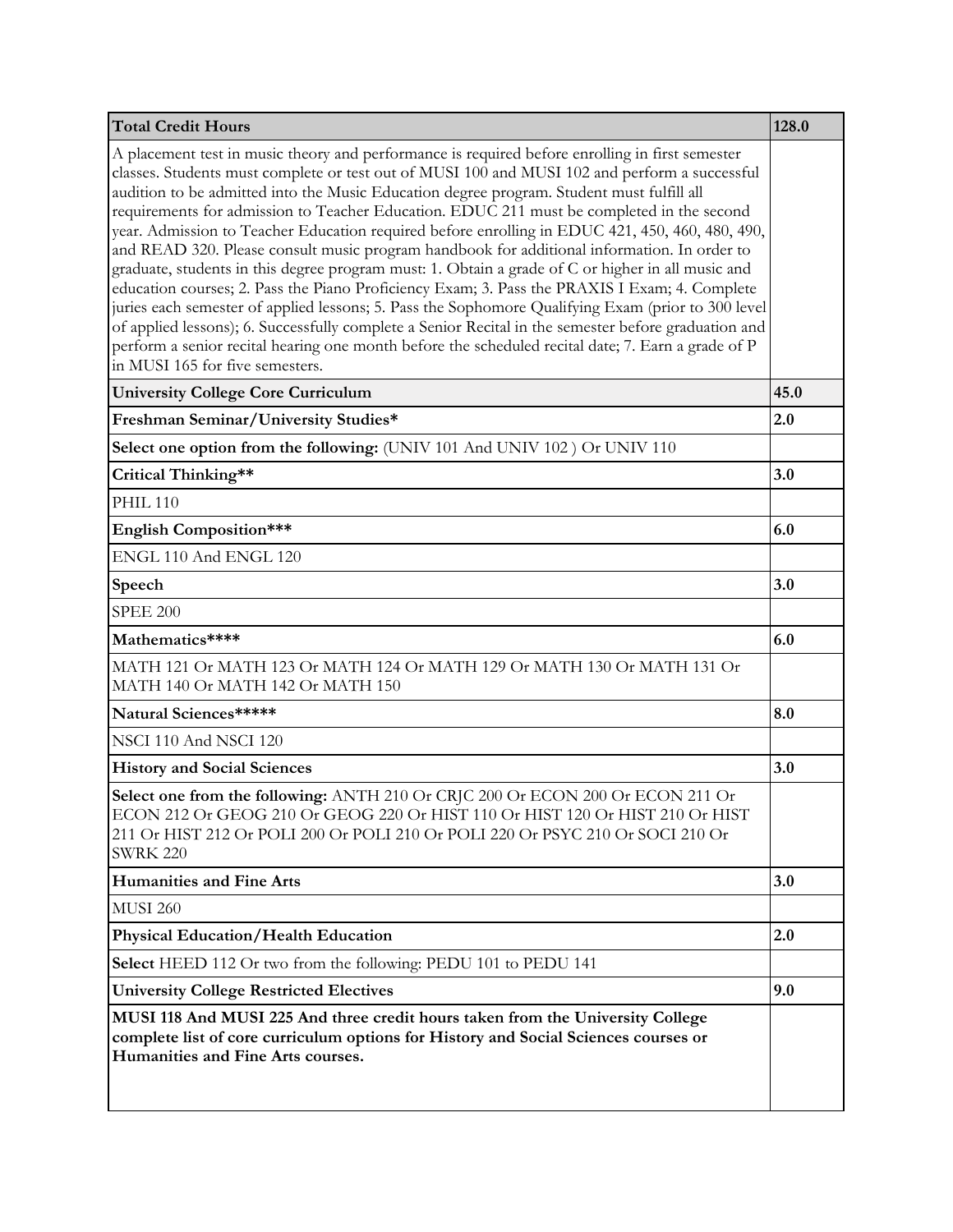| <b>Notes</b>                                                                                         |                                                                                              |      |
|------------------------------------------------------------------------------------------------------|----------------------------------------------------------------------------------------------|------|
| $\ast$<br>UNIV 101-102 required for all first time students; UNIV 110 required for transfer students |                                                                                              |      |
|                                                                                                      | with fewer than 30 transfer credits. Students do not earn credit if requirement is waived.   |      |
| $\ast\ast$                                                                                           | PHIL 110 not required for students with 60+ transfer credits. Students do not earn credit if |      |
|                                                                                                      | requirement is waived.                                                                       |      |
| $\star\!\star\!\star$                                                                                | ENGL 108 and additional credits in ENGL 110-120 may be required based on profile             |      |
|                                                                                                      | scores.                                                                                      |      |
|                                                                                                      | **** Additional mathematics courses and additional credits in MATH 121-123 may be required   |      |
|                                                                                                      | based on profile scores.                                                                     |      |
|                                                                                                      | *****Students are not permitted to complete BIOL 110 and NSCI 120 to fulfill Natural Science |      |
|                                                                                                      | requirements.                                                                                |      |
|                                                                                                      | <b>Program Requirements</b>                                                                  | 83.0 |
|                                                                                                      | <b>Music Courses</b>                                                                         | 33.0 |
|                                                                                                      | MUSI 152 And MUSI 155 And MUSI 201 And MUSI 202 And MUSI 241 And MUSI 242 And                |      |
|                                                                                                      | MUSI 281 And MUSI 292 And MUSI 341 And MUSI 342 And MUSI 351 And MUSI 352 And                |      |
|                                                                                                      | MUSI 381 And MUSI 394 And MUSI 431 And MUSI 441                                              |      |
|                                                                                                      |                                                                                              |      |
|                                                                                                      | <b>Applied Voice Courses</b>                                                                 | 8.0  |
|                                                                                                      | MUSI 177 And MUSI 277 And MUSI 377 And MUSI 477 (Each course must be completed two           |      |
| times in the 100-300 levels and only once at the 400 level) And MUSI 165 (students need to enroll    |                                                                                              |      |
| in MUSI 165 each semester during their applied music sequence) And MUSI 499                          |                                                                                              |      |
|                                                                                                      | <b>Ensemble Requirements</b>                                                                 | 7.0  |
|                                                                                                      | Courses repeated for credit; select from the following: MUSI 110 Or MUSI 117 Or MUS 122 Or   |      |
|                                                                                                      | MUSI 127 Or MUSI 132 Or MUSI 142 Or MUSI 152 Or MUSI 162 Or MUSI 193 Or MUSI 194             |      |
|                                                                                                      | <b>Professional Education Courses</b>                                                        | 35.0 |
|                                                                                                      | EDUC 211 And EDUC 310 And EDUC 330 And EDUC 340 And EDUC 421 And EDUC 450                    |      |
|                                                                                                      | And EDUC 460 And EDUC 480 And EDUC 490 And READ 320                                          |      |

Correction: Course added

**Music 350 (3-3-0) Band Pedagogy:** This course is design to provide the students the fundamentals and techniques of how a band works administratively and pedagogically. **Prerequisite:** MUSI 381

## **Department of Government and History**

#### **Bachelor of Arts in Intelligence Studies**

| <b>Major Requirements</b>                                                 | <b>Credits</b> |  |
|---------------------------------------------------------------------------|----------------|--|
| <b>Total Credit Hours</b>                                                 | <b>120.0</b>   |  |
| Minimum GPA of 2.0. Grade of C or higher in all major courses.            |                |  |
| <b>University College Core Curriculum</b>                                 | 45.0           |  |
| Freshman Seminar/University Studies*                                      | 2.0            |  |
| Select one option from the following: (UNIV 101 And UNIV 102) Or UNIV 110 |                |  |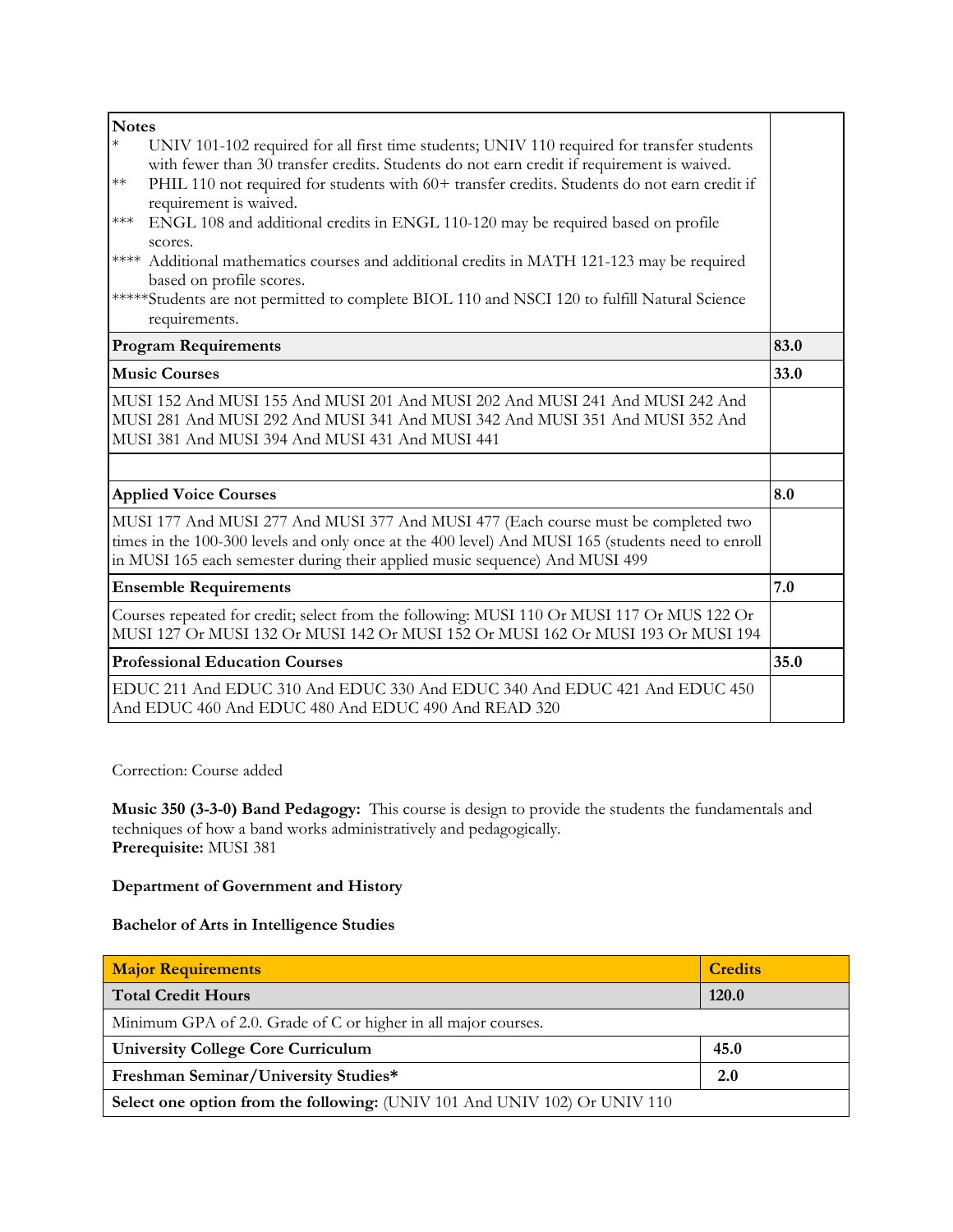| Critical Thinking**                                                                                                                                                                                                                                                                                                                                                                                                                                                                                                                                                                                                                                                                                                                                                                                                                                                                                                                              | 3.0  |  |
|--------------------------------------------------------------------------------------------------------------------------------------------------------------------------------------------------------------------------------------------------------------------------------------------------------------------------------------------------------------------------------------------------------------------------------------------------------------------------------------------------------------------------------------------------------------------------------------------------------------------------------------------------------------------------------------------------------------------------------------------------------------------------------------------------------------------------------------------------------------------------------------------------------------------------------------------------|------|--|
| <b>PHIL 110</b>                                                                                                                                                                                                                                                                                                                                                                                                                                                                                                                                                                                                                                                                                                                                                                                                                                                                                                                                  |      |  |
| <b>English Composition***</b>                                                                                                                                                                                                                                                                                                                                                                                                                                                                                                                                                                                                                                                                                                                                                                                                                                                                                                                    | 6.0  |  |
| ENGL 110 And ENGL 120                                                                                                                                                                                                                                                                                                                                                                                                                                                                                                                                                                                                                                                                                                                                                                                                                                                                                                                            |      |  |
| Speech                                                                                                                                                                                                                                                                                                                                                                                                                                                                                                                                                                                                                                                                                                                                                                                                                                                                                                                                           | 3.0  |  |
| <b>SPEE 200</b>                                                                                                                                                                                                                                                                                                                                                                                                                                                                                                                                                                                                                                                                                                                                                                                                                                                                                                                                  |      |  |
| Mathematics****                                                                                                                                                                                                                                                                                                                                                                                                                                                                                                                                                                                                                                                                                                                                                                                                                                                                                                                                  | 6.0  |  |
| Select from: MATH 121 Or MATH 123 Or MATH 124 Or MATH 129 Or MATH 130 Or MATH 131 Or<br>MATH 140 Or MATH 142 Or MATH 150                                                                                                                                                                                                                                                                                                                                                                                                                                                                                                                                                                                                                                                                                                                                                                                                                         |      |  |
| <b>Natural Sciences</b>                                                                                                                                                                                                                                                                                                                                                                                                                                                                                                                                                                                                                                                                                                                                                                                                                                                                                                                          | 8.0  |  |
| Select one of the following pairs: (CHEM 101 And CHEM 102) Or (NSCI 110 And NSCI 120) Or (ASTR<br>111 And ASTR 112) Or (BIOL 110 And BIOL 130) Or (BIOL 150 And ZOOL 110) Or (CHEM 140 And<br>CHEM 160) Or (PHYS 111 And PHYS 112) Or (PHYS 121 And PHYS 122)                                                                                                                                                                                                                                                                                                                                                                                                                                                                                                                                                                                                                                                                                    |      |  |
| <b>History and Social Sciences</b>                                                                                                                                                                                                                                                                                                                                                                                                                                                                                                                                                                                                                                                                                                                                                                                                                                                                                                               | 3.0  |  |
| Select one from the following: ANTH 210 Or CRJC 200 Or ECON 200 Or ECON 211 Or ECON 212 Or<br>GEOG 210 Or GEOG 220 Or HIST 110 Or HIST 120 Or HIST 210 Or HIST 211 Or HIST 212 Or POLI<br>200 Or POLI 210 Or POLI 220 Or PSYC 210 Or SOCI 210 Or SWRK 220                                                                                                                                                                                                                                                                                                                                                                                                                                                                                                                                                                                                                                                                                        |      |  |
| <b>Humanities and Fine Arts</b>                                                                                                                                                                                                                                                                                                                                                                                                                                                                                                                                                                                                                                                                                                                                                                                                                                                                                                                  | 3.0  |  |
| Select one from the following: ART 210 Or ART 211 Or ENGL 211 Or ENGL 212 Or ENGL 220 Or<br>ENGL 223 Or ENGL 240 Or HUMN 211 Or HUMN 212 Or MUSI 210 Or MUSI 225 Or MUSI 260 Or<br>PHIL 210 Or PHIL 212 Or PHIL 220 Or THEA 203                                                                                                                                                                                                                                                                                                                                                                                                                                                                                                                                                                                                                                                                                                                  |      |  |
| <b>Physical Education/Health Education</b>                                                                                                                                                                                                                                                                                                                                                                                                                                                                                                                                                                                                                                                                                                                                                                                                                                                                                                       | 2.0  |  |
| Select HEED 112 Or two from the following: PEDU 101 to PEDU 141                                                                                                                                                                                                                                                                                                                                                                                                                                                                                                                                                                                                                                                                                                                                                                                                                                                                                  |      |  |
| <b>University College Restricted Electives</b>                                                                                                                                                                                                                                                                                                                                                                                                                                                                                                                                                                                                                                                                                                                                                                                                                                                                                                   | 9.0  |  |
| Select a two semester Foreign Language sequence (6.0) And<br>Select any one of courses from the following: History and Social Sciences options above. Humanities and<br>Fine Arts options above. 6 credits of foreign language sequence. 3 credits of any 100- or 200-level class.<br>Notes * UNIV 101-102 required for all first time students; UNIV 110 required for transfer students with<br>fewer than 30 transfer credits. Students do not earn credit if requirement is waived. ** PHIL 110 not required<br>for students with 60+ transfer credits. Students do not earn credit if requirement is waived. *** ENGL 108<br>and additional credits in ENGL 110-120 may be required based on profile scores. **** Additional<br>mathematics courses and additional credits in MATH 121-123 may be required based on profile scores.<br>Students are not permitted to complete BIOL 110 and NSCI 120 to fulfill Natural Science requirements. |      |  |
| <b>Program Requirements</b>                                                                                                                                                                                                                                                                                                                                                                                                                                                                                                                                                                                                                                                                                                                                                                                                                                                                                                                      | 75.0 |  |
| <b>Intelligence Studies Core Courses</b>                                                                                                                                                                                                                                                                                                                                                                                                                                                                                                                                                                                                                                                                                                                                                                                                                                                                                                         | 15.0 |  |
| INTL 200 And INTL 210 And INTL 220 And INTL 400 And INTL 480                                                                                                                                                                                                                                                                                                                                                                                                                                                                                                                                                                                                                                                                                                                                                                                                                                                                                     |      |  |
| <b>Intelligence Studies Major Elective Courses</b>                                                                                                                                                                                                                                                                                                                                                                                                                                                                                                                                                                                                                                                                                                                                                                                                                                                                                               | 18.0 |  |
| Select six from the following: INTL 300 Or INTL 310 Or INTL 320 Or INTL 330 Or INTL 410 Or INTL<br>420 Or INTL 430 Or INTL 440 Or INTL 450 Or INTL 460 Or INTL 470 Or INTL 490                                                                                                                                                                                                                                                                                                                                                                                                                                                                                                                                                                                                                                                                                                                                                                   |      |  |
| <b>History/Political Science Elective</b>                                                                                                                                                                                                                                                                                                                                                                                                                                                                                                                                                                                                                                                                                                                                                                                                                                                                                                        | 6.0  |  |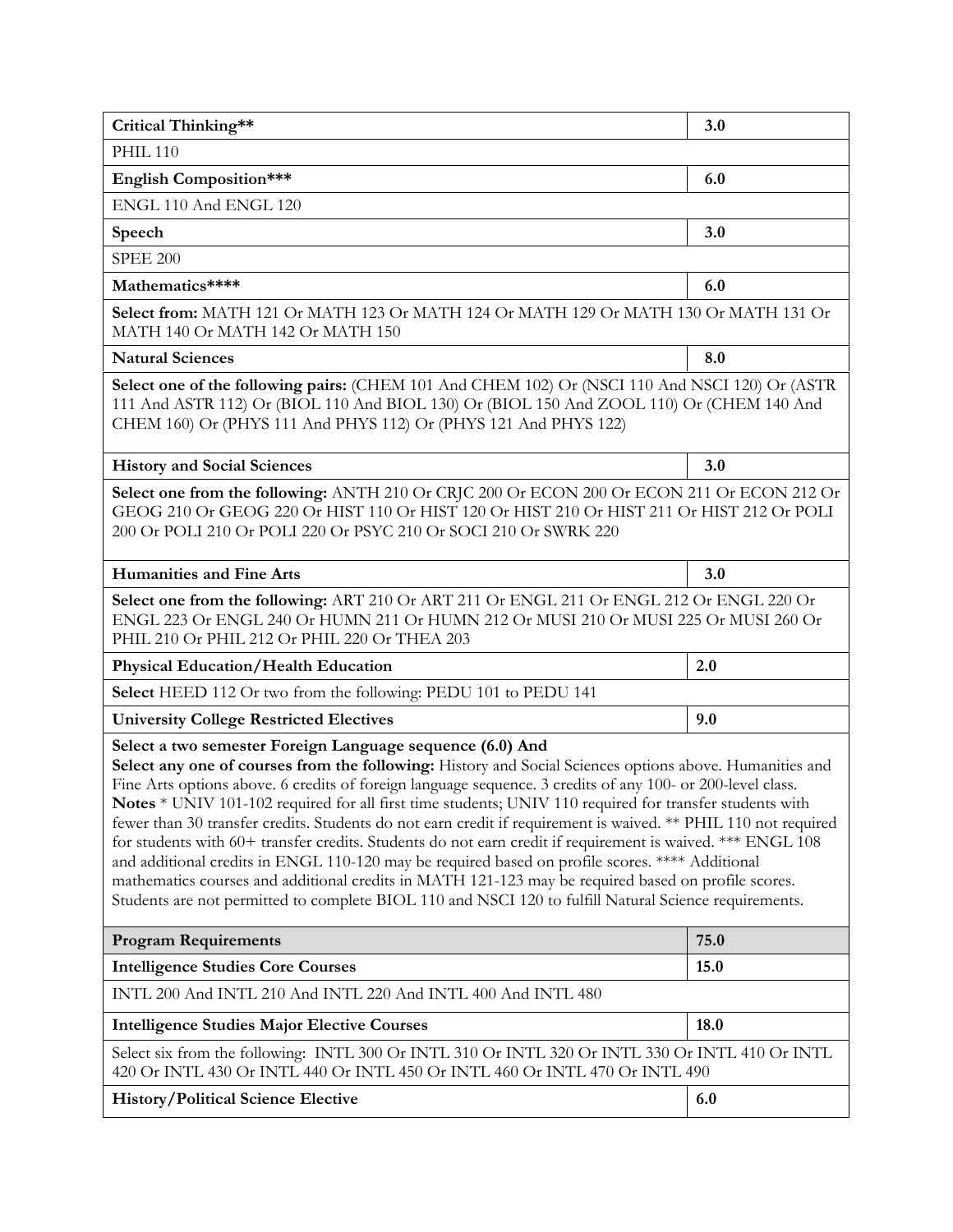| Select one from the History Selections: HIST 340 Or HIST 362 Or HIST 450 Or HIST 460<br>Select one from the Political Science Selections: POLI 420 Or POLI 422 Or POLI 430 Or POLI 431 Or<br><b>POLI</b> 432                           |      |  |  |
|----------------------------------------------------------------------------------------------------------------------------------------------------------------------------------------------------------------------------------------|------|--|--|
| <b>Statistics Elective</b>                                                                                                                                                                                                             | 3.0  |  |  |
| Select one from the following: SOCI 331 Or SOCI 333 Or PSYC 233 Or STAT 202                                                                                                                                                            |      |  |  |
| <b>Computer Skills Electives</b>                                                                                                                                                                                                       | 6.0  |  |  |
| Choose two from the following: CSC 100 Or MIS 300 Or PSYC 260 Or SOCI 333 Or GEOG 314 Or<br>GEOG 320 *requires prerequisites, consult your advisor                                                                                     |      |  |  |
| <b>Area Studies</b>                                                                                                                                                                                                                    | 6.0  |  |  |
| GEOG 220 May be completed to fulfill University College Core Curriculum requirements, thus allowing<br>additional hours for free electives. Choose one from the following: HIPO 310 Or HIST 352 Or POLI 350<br>Or POLI 351 Or POLI 352 |      |  |  |
| <b>Minor or Electives</b>                                                                                                                                                                                                              | 18.0 |  |  |
| See minor requirements                                                                                                                                                                                                                 |      |  |  |
| <b>Free Elective</b>                                                                                                                                                                                                                   | 3.0  |  |  |
| Grade of C or higher is required in all major course (with prefix of INTL, HIPO, HIST or POLI). Students<br>must have an overall GPA of 2.0 or higher to graduate.                                                                     |      |  |  |

#### **Minor in Intelligence Studies**

| <b>Minor Requirements</b>                                                                                                                                                                                   | <b>Credits</b> |  |
|-------------------------------------------------------------------------------------------------------------------------------------------------------------------------------------------------------------|----------------|--|
| <b>Total Credit Hours</b>                                                                                                                                                                                   | <b>18.0</b>    |  |
| Grade of C or higher in all minor requirements.                                                                                                                                                             |                |  |
| <b>Core Courses</b>                                                                                                                                                                                         |                |  |
| INTL 200 And INTL 210 And INTL 220 And INTL400                                                                                                                                                              |                |  |
| <b>Electives</b>                                                                                                                                                                                            |                |  |
| Select three from the following: INTL 300 Or INTL 310 Or INTL 320 Or INTL 330 Or INTL 410<br>Or INTL 420 Or INTL 430 Or INTL 440 Or INTL 450 Or INTL 460 Or INTL 462 Or INTL 470<br>Or INTL 480 Or INTL 490 |                |  |

## **Course Descriptions**

#### **Intelligence Studies**

**INTL 200 (3-3-0) Intelligence and National Security:** This course focuses on the concept, framework and applications of U.S. Intelligence and its role in the creation and implementation of national security policies.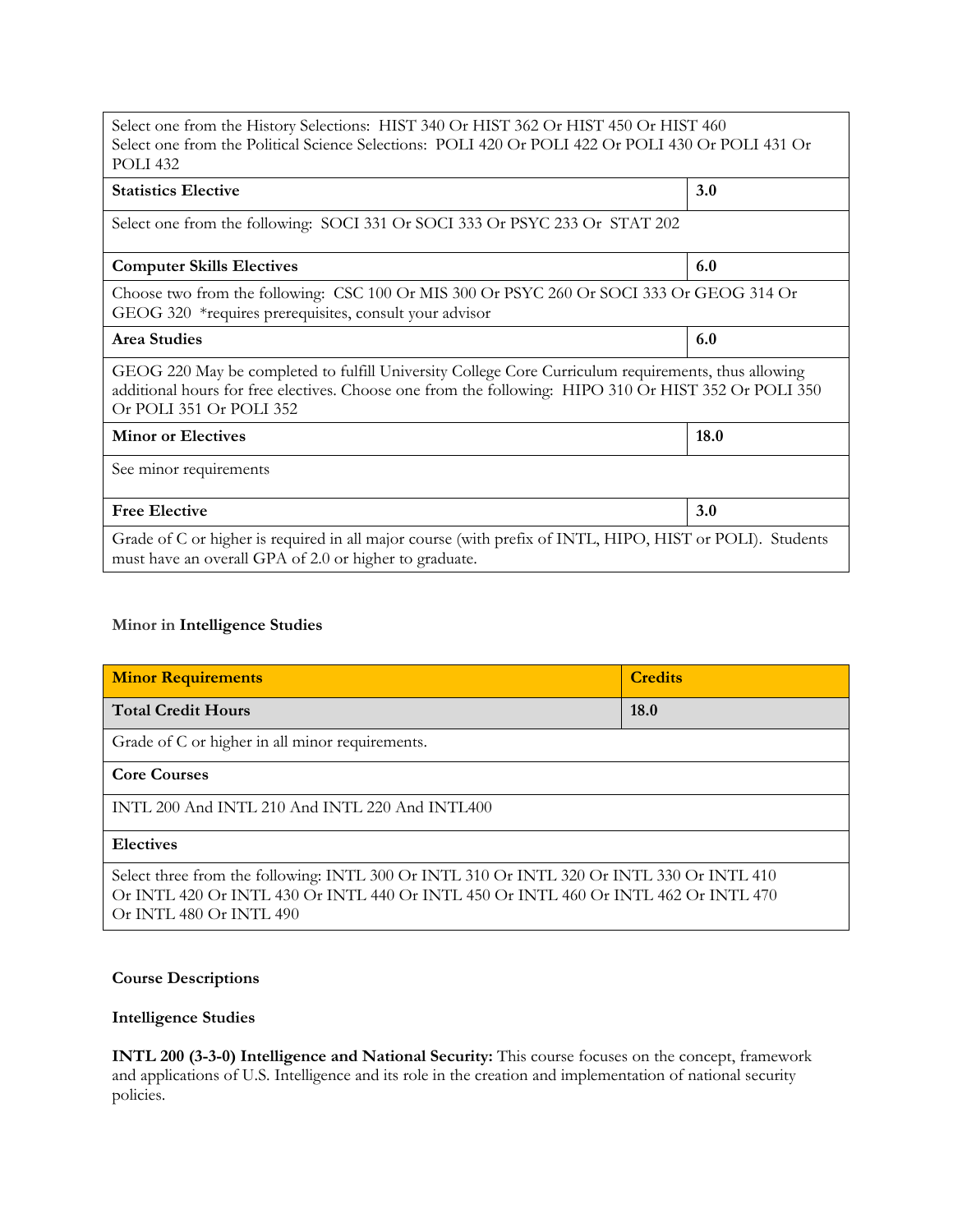**INTL 210 (3-3-0) Introduction to Intelligence Analysis: Research, Methods and Writing:** This specialized course concentrates on the analytical production of strategic intelligence and serves as an introduction to the craft of intelligence analysis.

**INTL 220 (3-3-0) Intelligence Operations:** This course covers human Intelligence (HUMINT), covert action and counterintelligence, as well as, the organizations, missions, and functions of international intelligence and security services.

**INTL 300 (3-3-0) Law Enforcement Intelligence:** This course examines the role of Intelligence in the production of public policy and Law Enforcement implementation.

**INTL 310 (3-3-0) Corporate Intelligence:** This course combines the study of traditional "corporate espionage" with the intelligence and counter-intelligence requirements inherent in protecting and managing intellectual property and national security information found in the industrial sector.

**INTL 320 (3-3-0) Intelligence and Military Operations:** This course introduces the principles of Intelligence support for military operations including definitions and problems of strategic, operational and tactical intelligence; various aspects of military operations; and significant past, present and future events, operations and implications involving intelligence and military operations.

**INTL 330 (3-3-0) The History of Intelligence:** This course explores the principles of the history of Intelligence. Topics include definitions and problems of the history of Intelligence; various aspects of the history of Intelligence; and significant past, present and future events, operations and implications involving the history of Intelligence.

**INTL 400 (3-3-0) Advanced Intelligence Analysis: Research, Methods and Writing:** This advanced course serves as follow-on to the introductory analysis course and provides for the application of knowledge and further skill development of the analytical tradecraft. Special topics include analytical research, methodologies and writing.

**INTL 410 (3-3-0) Ethics and Intelligence:** This course will examine the pertinent role of ethics in the business of Intelligence within the context of national security. Ethical theories, the role of ethics, protection of individual civil rights, ethical dilemmas posed by several current challenges and ways to make ethics a larger part of the national security dialogue will be addressed.

**INTL 420 (3-3-0) Anthropological Issues in Intelligence:** This course investigates the historical and contemporary cultural, religious, and social distinctions between the world's peoples as these variables bear on the Intelligence function.

**INTL 430 (3-3-0) Strategic Intelligence Issues:** Exploring a number of vital and current issues relative to strategic Intelligence, this advanced course is intended to assess intelligence requirements and develop strategies for the successful use of intelligence in U.S. foreign and security policy in the first decades of the twenty-first century.

**INTL 440 (3-3-0) Emerging International Security Threats:** This course surveys a suite of emerging international threats which pose serious security risks to international development, stability and progress. The purpose is to assess the future international security environment in order to help develop government policy, strategy and plans for dealing with emerging security threats like genocide; organized crime; narcotics trade; human trafficking; weapons proliferation; environmental, energy, health and financial perils; regional issues; and other related topics.

**INTL 450 (3-3-0) International Terrorism:** This course focuses on a wide range of relevant topics from the historical background and roots to the sociological, economic, and psychological aspects of International